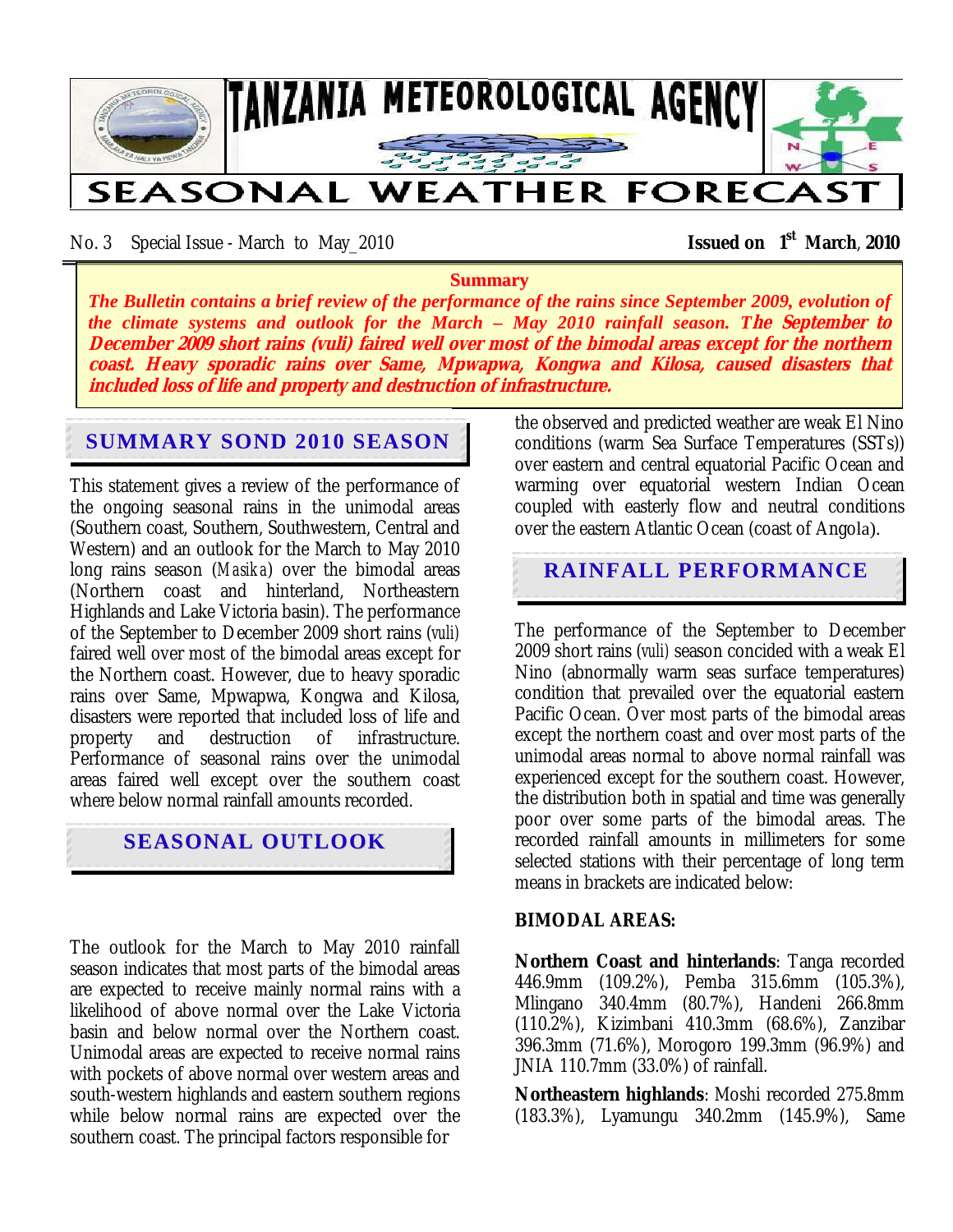160.5mm (89.9%) and KIA 163.0mm (140.9%) of rainfall

**Lake Victoria Basin**: Mwanza recorded 582.6mm (144.0%), Bukoba 799.9mm (123.4%), Musoma 413.2mm (172.8%) and Shinyanga 410.1mm (137.2%) of rainfall.

# **UNIMODAL AREAS:**

**Western areas**: Tabora recorded 362.6 mm (104.6%) and Kigoma 259.8mm (63.8%) of rainfall.

**Central areas**: Dodoma recorded 373.5mm (246.4%) and Hombolo 244.1mm (145.6%) of rainfall.

**Southwestern highlands**: Iringa recorded 173.0mm (117.7%), Mbeya 275.2mm(104.5%), Tukuyu 373.3 mm(79.4%) and Igeri 287.1mm (86.3%) of rainfall.

**Southern areas**: Mtwara recorded 148.5mm (58.8%), Kilwa 88.3mm (35.3%) and Songea 223.9mm (93.2%) of rainfall.

**It should be noted that: Statistically rainfall amounts below 75% of long term averages are categorized as below normal while those ranging from 75 to 125% are categorized as near normal and those greater than 125% of long term averages are categorized as above normal.** 

# **CLIMATE SYSTEMS OUTLOOK**

This outlook is based on a review of the past and current state of the global climate system and its likely impact on the ongoing and upcoming season in the country.

The forecast of March to May 2010 rainfall is based on the prevailing and expected Sea Surface Temperatures Anomalies (SSTAs) over the Pacific, Indian and Atlantic Oceans as well as other local factors that affect the climate of Tanzania. The continuing weak El Nino condition over the eastern and central equatorial Pacific and warm SSTs and western equatorial Indian Ocean were also taken into account. Prediction from Global Climate Centers and that issued by the Greater Horn of Africa Climate Outlook Forum (GHACOF-25th) that took place in Nairobi from  $25<sup>th</sup>$  to  $26<sup>th</sup>$  February 2010 which included Tanzania Meteorological Agency experts were also considered.

Currently, the Sea Surface Temperatures (SSTs) in the equatorial Pacific Ocean have been anomalously warm for several months and are projected to persist through May 2010. This implies that El Niño condition is expected to continue across much of the east-central equatorial Pacific and declining towards June 2010.

Anomalous warming is observed over south-west towards south-eastern Indian Ocean and is projected to persist and get warmer over the central-western Indian Ocean through May 2010. However, cooler conditions are observed over south-east Madagascar and are projected to persist through May 2010 which will induce the intensification of the Mascarene High pressure.

Warmer conditions are observed over northeastern and central Atlantic Ocean and near neutral conditions are observed over the coast of Central Africa (Angola coast) and are projected to persist through May 2010.

Currently, low level south-easterly wind anomalies are dominant over south-west Indian Ocean and over most parts of the country and are projected to weaken gradually from the end of March. During the month of March 2010, a weak westerly wind flow is projected towards western parts of the country.

 **SEASONAL RAINFALL OUTLOOK**

# **(i) Long Rains (Masika)**

The long rains season in the northern sector (bimodal areas) of Tanzania is due to commence in the first to second week of March 2010. The details are as follows:

**Lake Victoria basin**: Rains are expected to start in the first week of March in Kagera region and are expected to spread over the rest of the region during the second week. In most parts of Mwanza, Mara and western Shinyanga the rains are expected to start during the second week of March 2010. These rains are expected to be mainly normal to above normal over most areas and there is a likelihood of normal rainfall for eastern Shinyanga and eastern Mara.

**Northern coast and hinterland**: (Dar es Salaam, Tanga, Coast, northern Morogoro regions, the Isles of Zanzibar and Pemba): The rains are expected to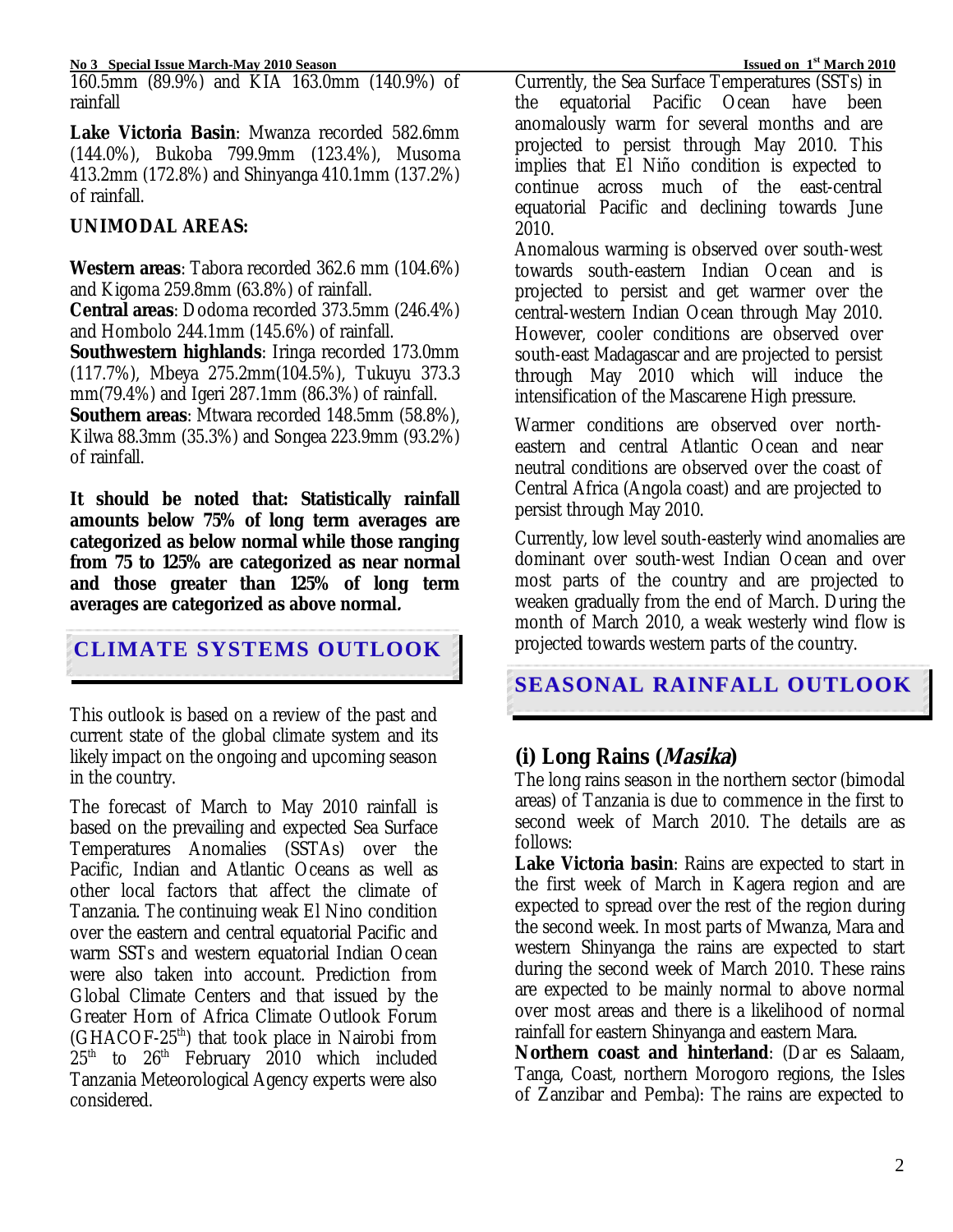#### **No 3 Special Issue March-May 2010 Season Issued on 1<sup>st</sup> March 2010**

start during the first week of March and are expected to be mainly normal with pockets of below normal. Northeastern highlands (Kilimanjaro, Arusha and Manyara regions): The onset of rains is expected during the second week of March. The rains over these areas are expected to be normal over most areas.

# **(ii) Seasonal Rains**

**Western areas** (western parts of Tabora, Kigoma and Rukwa regions): The ongoing rains are expected to continue with normal to above normal trend over most areas except eastern parts of Tabora, which are likely to receive normal rainfall.

**Central areas** (Singida and Dodoma): The ongoing rains are expected to be normal. The rains are expected to recede towards the end of April 2010.

**Southern coastal areas** (Mtwara and Lindi): Most of these areas are expected to get normal to below normal rainfall. Cessation of rains is expected towards the end of April 2010.

**Southern areas** (Ruvuma region): Western Ruvuma areas are expected to get normal to above normal rainfalls while eastern Ruvuma will get normal is expected towards the end of April 2010.

**South-western highland areas** (Rukwa, Mbeya, Iringa and South Morogoro): The seasonal rains are expected to end towards the end of April 2010. Most of these areas are expected to get normal to above normal rainfall.

## **Table: Onset and cessation**

The rains are expected to recede towards the end of April 2010.

| <b>REGION</b>                                                                                                             | <b>ONSET</b>                     | <b>CESSATION</b>     |
|---------------------------------------------------------------------------------------------------------------------------|----------------------------------|----------------------|
| Lake Zone Basin (Kagera, Mwanza<br>and<br>Shinyanga)                                                                      | First to second<br>week of March | End of May<br>2010   |
| Northern coast and hinterland (Dar es<br>Salaam, Tanga, Coast, northern Morogoro<br>regions, isles of Zanzibar and Pemba) | First week of<br>March           | End of May<br>2010   |
| Northeastern highlands (Kilimanjaro, Arusha<br>and Manyara regions)                                                       | Second week of<br>March          | End of May<br>2010   |
| Western areas (western parts of Tabora,<br>Kigoma and Rukwa regions)                                                      | Ongoing rains                    | End of April<br>2010 |
| Central areas (Singida and Dodoma)                                                                                        | Ongoing rains                    | End of April         |
| <b>Southern coastal areas (Mtwara and Lindi)</b>                                                                          | Ongoing rains                    | End of April         |
| <b>Southern areas</b> (Ruvuma region):                                                                                    | Ongoing rains                    | End of April<br>2010 |
| South-western highland areas<br>(Rukwa,<br>Mbeya, Iringa and South Morogoro)                                              | Ongoing rains                    | End of April<br>2010 |

**It should be noted that heavy and short duration events are common even in below normal rainfall conditions.** 

**It should also be noted that the March to May rainfall season is more significant for the northern sector of the country.**